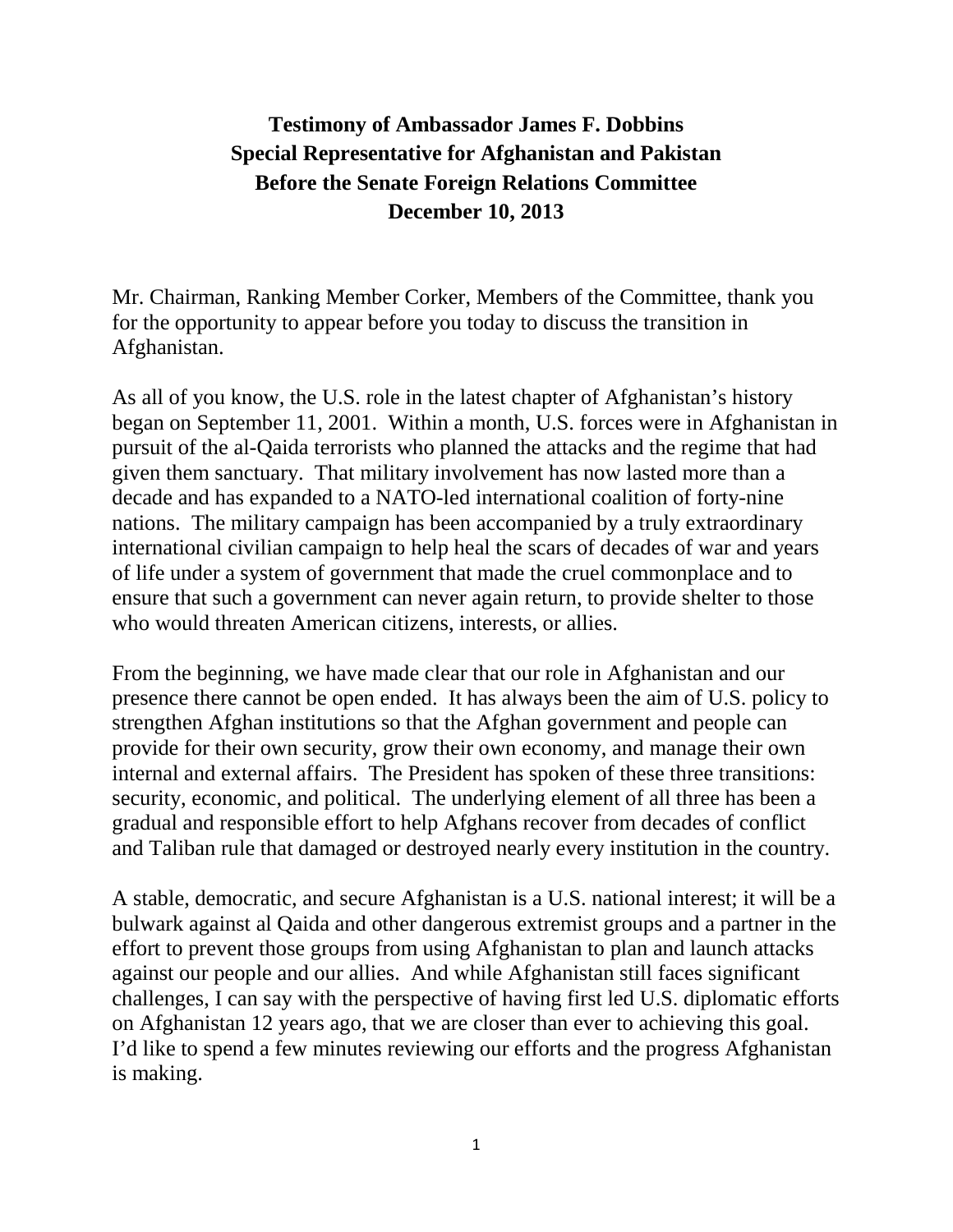## SECURITY TRANSITION AND PARTNERSHIP

The Enduring Strategic Partnership Agreement (SPA), signed by President Obama and President Karzai in May 2012, codified the terms of our partnership after 2014. It looked ahead to a Transformation Decade of cooperation, as the Afghans continued to strengthen their institutions, improve governance, and stabilize their economy. While making clear that the United States does not seek permanent bases in Afghanistan or a presence that is a threat to Afghanistan's neighbors, the SPA included a provision to negotiate a Bilateral Security Agreement (BSA) between the two countries which would govern future security cooperation.

After a year of negotiations to conclude the text, that agreement was submitted two weeks ago to a Loya Jirga, a traditional gathering of 2500 Afghan leaders from all parts of the country. After three days of debate, the Loya Jirga overwhelmingly endorsed the BSA as written and urged President Karzai to sign it before the end of the year. This decision underscores the clear and strong desire of the Afghan people to continue their partnership with the United States and the international community and their determination to move forward, away from the Taliban past.

The United States agrees with the Afghan people. Signing the BSA promptly is the path to a partnership in support of Afghan efforts to achieve lasting peace, security, and development. It will send an important signal to the people of Afghanistan, to the Taliban, to our allies and partners, and to the region. For the Afghan people, it will reduce anxiety and uncertainty about the future, allowing them to concentrate on the upcoming elections and to invest with confidence in their own economy. A signed BSA will tell the Taliban, who may think that the end of 2014 means the end of international support for Afghanistan, that their only path to peace is by ending violence, breaking ties with al Qaida and accepting the Afghan constitution, including its protections for women and minorities. A signed BSA will assure the region that the United States will remain engaged there and not abandon Afghanistan as we did in 1989 after the Soviet withdrawal. To our NATO Allies and other international partners, a signed BSA will open the door for NATO to begin negotiations on the Status of Forces Agreement (SOFA) with Afghanistan that will cover its forces participating in the train, advise, and assist mission.

For all of these reasons, the Administration is committed to expeditious signature of the BSA. Delaying signature is in no one's interest. Delay would add another element of uncertainty as Afghans prepare for the April, 2014 election to choose President Karzai's successor. For the United States and our NATO Allies, delay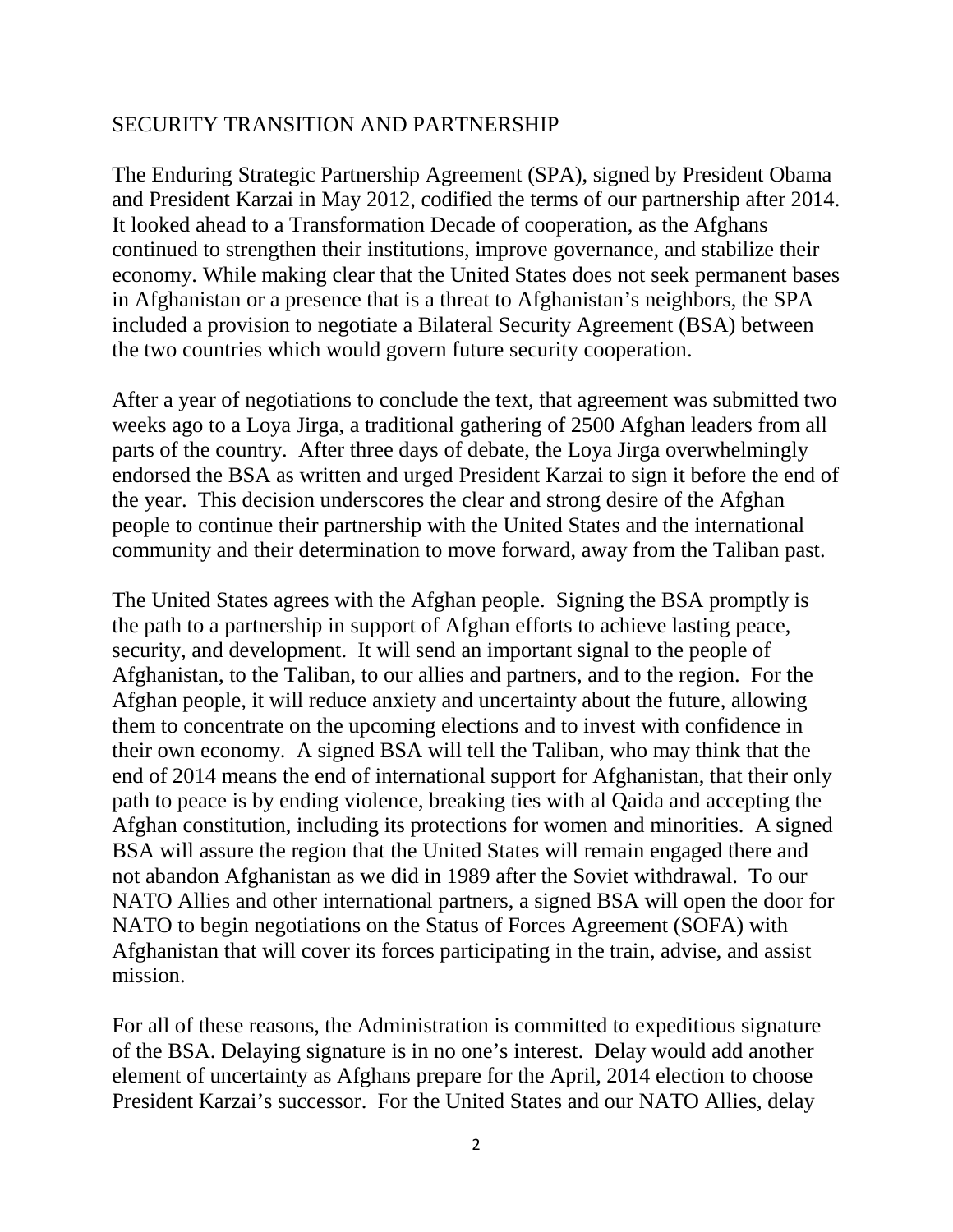means a lack of clarity needed to plan for a post-2014 military presence. That, in turn, would jeopardize fulfillment of the pledges of assistance that NATO and other countries made at the Chicago and Tokyo conferences in 2012. As Ambassador Rice made clear in her recent visit to Kabul, although it is not our preference, without a prompt signature we will have no choice but to initiate planning for a post-2014 future in which there would be no U.S. or NATO troop presence in Afghanistan.

Let me make clear, however, that plans are not decisions, and assure you that we are not about to decide to abandon all we and the Afghan people have achieved over the past 12 years. Based on the results of the Loya Jirga, expressions of public opinion throughout the country and discussions throughout my own visit to Kabul last week, I don't believe that there can be any serious doubt that the Afghan people want American and NATO forces to stay and recognize that the BSA is a necessary prerequisite. The BSA is also the keystone of a much wider international commitment, involving over 70 countries ready to provide economic and security assistance to Afghanistan beyond 2015.

Afghanistan's regional neighbors, with the exception of Iran, also understand the importance of the BSA. President Putin of Russia, President Xi of China, Prime Minister Singh of India and Prime Minister Sharif of Pakistan have all personally urged President Karzai to conclude the BSA in recent weeks. Several of these leaders are no fans of an American military presence in Central Asia, but all recognize that without continued international military and economic support, Afghanistan risks falling back into civil war, with the attendant rise in extremist groups, outflow of refugees and disruptions in commerce that would threaten the region as a whole.

Given this coincidence of Afghan public and regional governmental opinion, I see little chance that the BSA will not be eventually concluded. Awaiting the arrival of the next Afghan President to do so, however, will impose large and unnecessary costs on the Afghan people. Already the anxiety caused by President Karzai's refusal to heed the advice of the Loya Jirga is having that effect. While in Kabul last week I learned from the World Bank and other sources that the Afghan currency is slipping in value, inflation increasing, capital fleeing and property values dropping. Probably for the first time since 2001 the outflow of population exceeds the return of refugees. The longer this uncertainty about the future international commitment to Afghanistan continues, the more anxiety will increase, potentially dominating the upcoming Presidential elections, threatening to turn these into a polarizing rather than unifying experience for the country.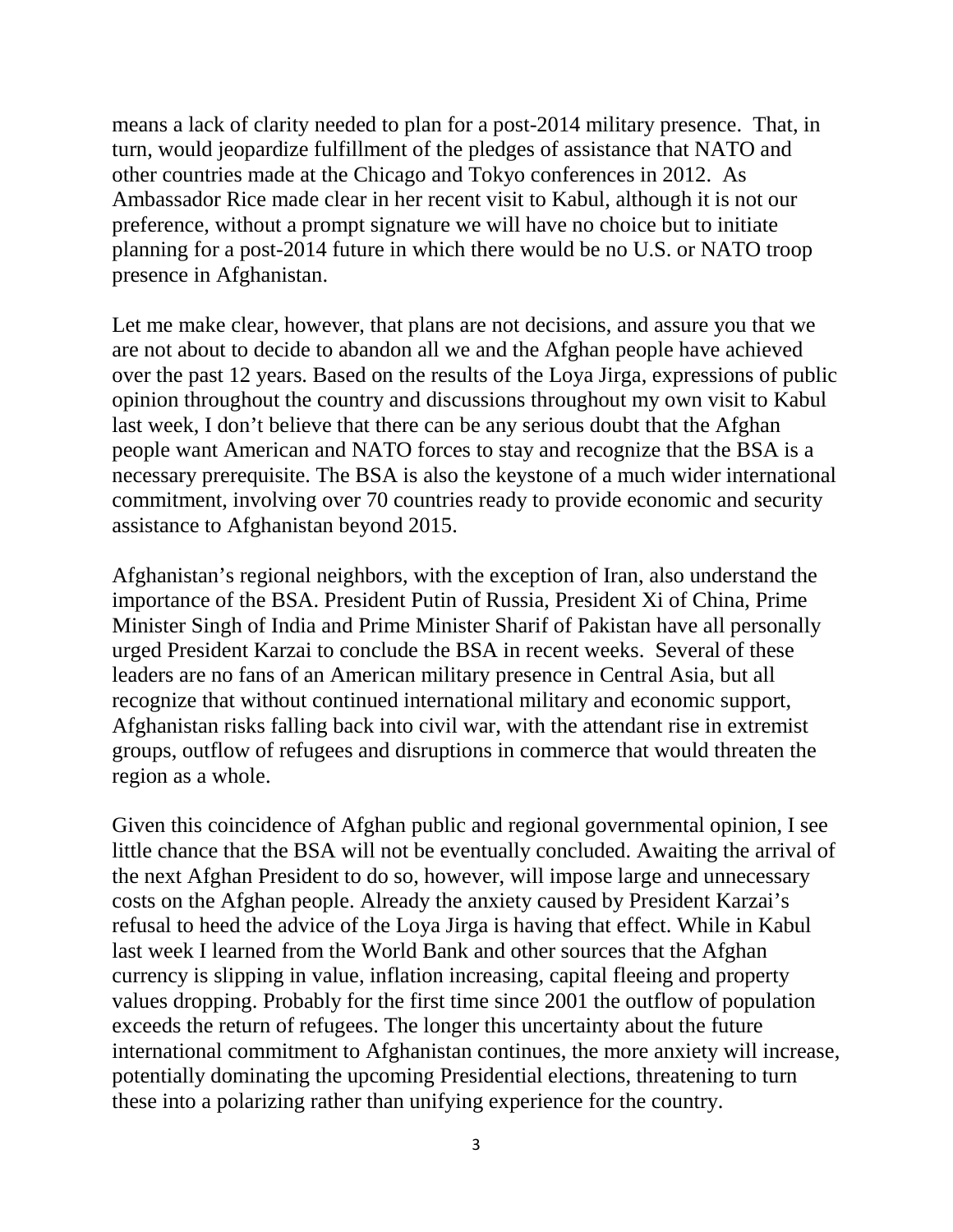Prolonged uncertainty over the BSA will also erode larger international support for Afghanistan. At Tokyo in July 2012 and at Chicago in May 2012, the international community pledged billions to the support of the Afghan security forces and the Afghan economy beyond 2014. As in the United States, the fulfillment of the pledges is dependent on public support and parliamentary approval. Prolonged delay in concluding the BSA, and the also required NATO equivalent agreement can only diminish the prospect that these pledges will be fully met.

As the President has said, the U.S. combat mission will end in Afghanistan at the end of 2014. The BSA does not prescribe the number of U.S. forces that may be present in Afghanistan after 2014, but it will give us the invitation to remain that President Obama will need as he makes that force level decision. By next February, there will be 34,000 U.S. troops in Afghanistan, down from roughly 100,000 at the height of the surge, and any post-2014 military presence will be much smaller. Those who remain will concentrate on two specific, narrow missions: counter-terrorism operations against the remnants of al Qaeda and its affiliates, and training, advising, and assisting Afghan security forces.

It is important to note that, while the Afghan National Security Forces (ANSF) are still a work in progress, there is reason to be encouraged, thanks to capabilities that have been fostered and developed by the U.S. military and our allies. Our efforts are making a critical difference and can continue to do so. I should note that the Afghan people themselves share this assessment. According to a recent Asia Foundation survey, 88% of Afghans have confidence in the Afghan National Army and 72% in the Afghan National Police.

## ECONOMIC AND SOCIAL DEVELOPMENT

I know that Assistant Administrator Sampler will talk about USAID's efforts to deliver and monitor civilian assistance in Afghanistan, how that assistance has improved the lives of ordinary Afghans, and the challenges his agency faces working in that country. I am happy to talk about the specifics of what we are doing, but I first want to offer some encouraging news about how we are doing overall. For the past nine years, the Asia Foundation has conducted a nationwide survey of Afghan attitudes and opinions, tracking long-term trends among the population. The latest annual Asia Foundation of more than 9,000 Afghans drawn from every province was released last week, and it confirmed, through the eyes of ordinary Afghans, the depth and durability of the progress Afghanistan has made, with our support.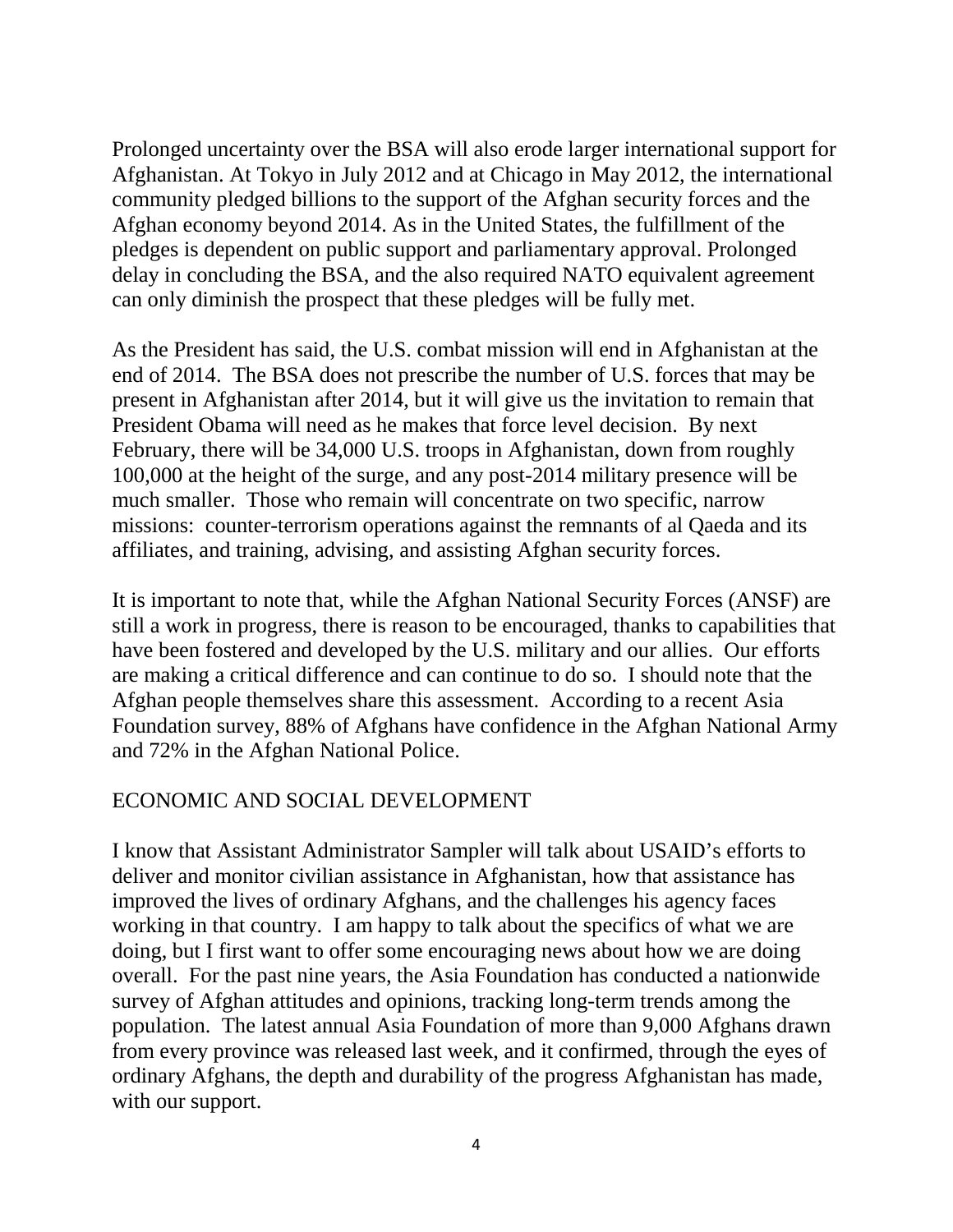A few numbers stand out. Today, 57% of all Afghans believe their country is moving in the right direction. This number has increased steadily since 2008, when it stood at 38%. Not surprisingly, the majority  $-76%$  – said they were better off economically than they were under the Taliban. Three quarters gave their national government a positive assessment although they remained critical of subnational government and Parliament and concerned about corruption at all levels. Five in six Afghans – men and women – believe that women should have an education. 75% believe it is acceptable to criticize the government in public—a sign of an active democracy with an independent media, which is the civilian institution in which Afghans have the most confidence. Sympathy for armed opposition groups is far lower than in 2009 and yet, nevertheless, a majority of Afghans understand the need for peace and support Afghan-led reconciliation efforts. The overall picture is one of an aspiring nation that has witnessed and welcomed the progress that the international effort has helped bring about. These are the people whose representatives at the Loya Jirga overwhelmingly approved the BSA.

This growing optimism among Afghans is due in part to the increasing capability of some of their institutions, none of which existed in 2001. According to the poll, the Afghan media is one of the country's most trusted institution. The growth of a free media is one of the great achievements of reconstruction in Afghanistan. When the Taliban ruled, people had few modern means to communicate with one another (there were fewer than 40,000 phones in the country) or to get information (there was one state-run TV station). Now, more than 18 million Afghans have phones and the telecommunications network covers 90% of the population. Afghans are also eager for news, which they see on one of the 75 TV stations or hear on the 175 radio stations available. This is not, I should add, a triumph of quantity over quality. In the most recent worldwide assessment of press freedom by Reporters Without Borders, Afghanistan outranked Pakistan and India and every other country but one in its region. The Loya Jirga that considered the BSA was televised nationally and Afghans watched as their representatives debated their future. This would have been technically impossible and politically unimaginable 15 years ago.

There is a body of research that demonstrates the effectiveness of the international effort in Afghanistan. Of the 20 major post-Cold war interventions conducted by the United States, United Nations, and others, Afghanistan had the greatest improvements in the UN's Human Development Index, was third among twenty improvements in government effectiveness as measured by the World Bank,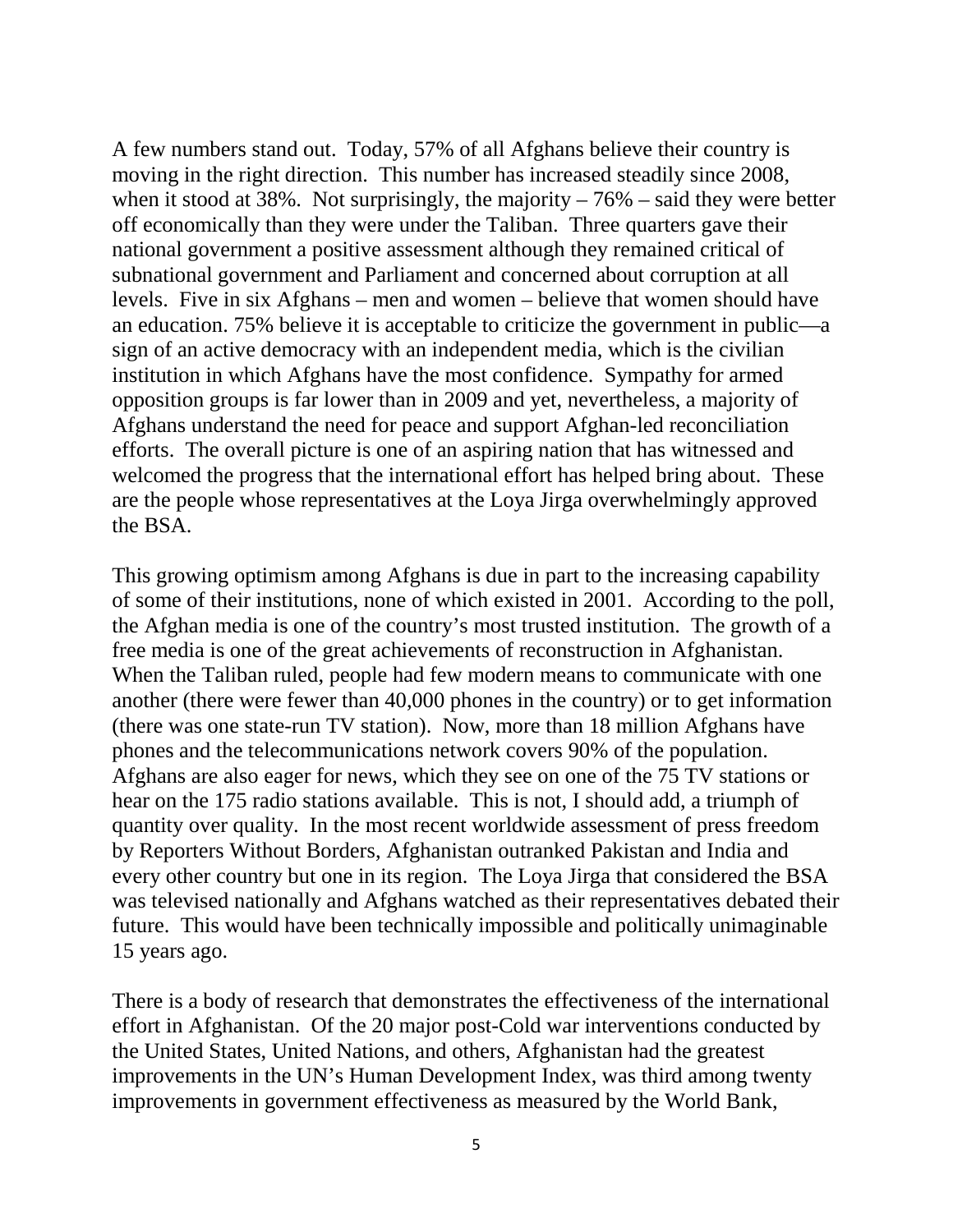government, and was second out of these twenty in growth of per capita income. Afghanistan's progress should be compared with that of other countries that have faced similar levels of conflict. Even postwar stabilization in European countries over these same decades, where conditions for stabilization have been much more favorable, has taken many years.

Afghan institutions are performing better, in part, because they are increasingly integrated within the regional economy of Central and South Asia. With considerable financial and technical assistance from the United States and American supported international agencies, millions of Afghans can now access electricity from power lines stretching across their northern border into Central Asia. In the last five years, trade between Afghanistan with its South and Central Asian neighbors has far outpaced trade with the outside world. Building strong state, civil society, and private sector institutions by economically integrating Afghanistan within its neighborhood remains at the heart of our New Silk Road vision.

## POLITICAL TRANSITION

Despite all of the focus on the BSA in recent days, the political transition is next year's critical event. A timely presidential election in April can be a unifying moment for the country, consolidating the gains of the past decade and demonstrating that the Afghan people would rather use politics than violence to solve their differences. If successful, this will be the first peaceful transfer of power from one elected leader to another in Afghanistan's history.

The Afghans have committed to holding credible, inclusive, and transparent elections, and they are on track to meet this commitment. Larry Sampler will talk about what we are doing to support this effort, so let me talk about what the Afghans have done and are doing. As with elections anywhere, many things can go wrong between now and election day in April, but Afghanistan is far ahead, in terms of technical preparations, of where it was in previous electoral cycles. Afghanistan's last elections were conducted under rules established by presidential decree because the political system had been unable to reach consensus on necessary legislation. Compare that to today. This past summer, Afghan legislators passed the laws establishing the structures that will shape the vote and procedures to evaluate complaints. In July, President Karzai signed that legislation into law. Now, the Independent Elections Commission (IEC) is implementing those laws, working with the Ministry of Interior on the security plans that will be critical to the success of the election. The IEC is also engaged in a nationwide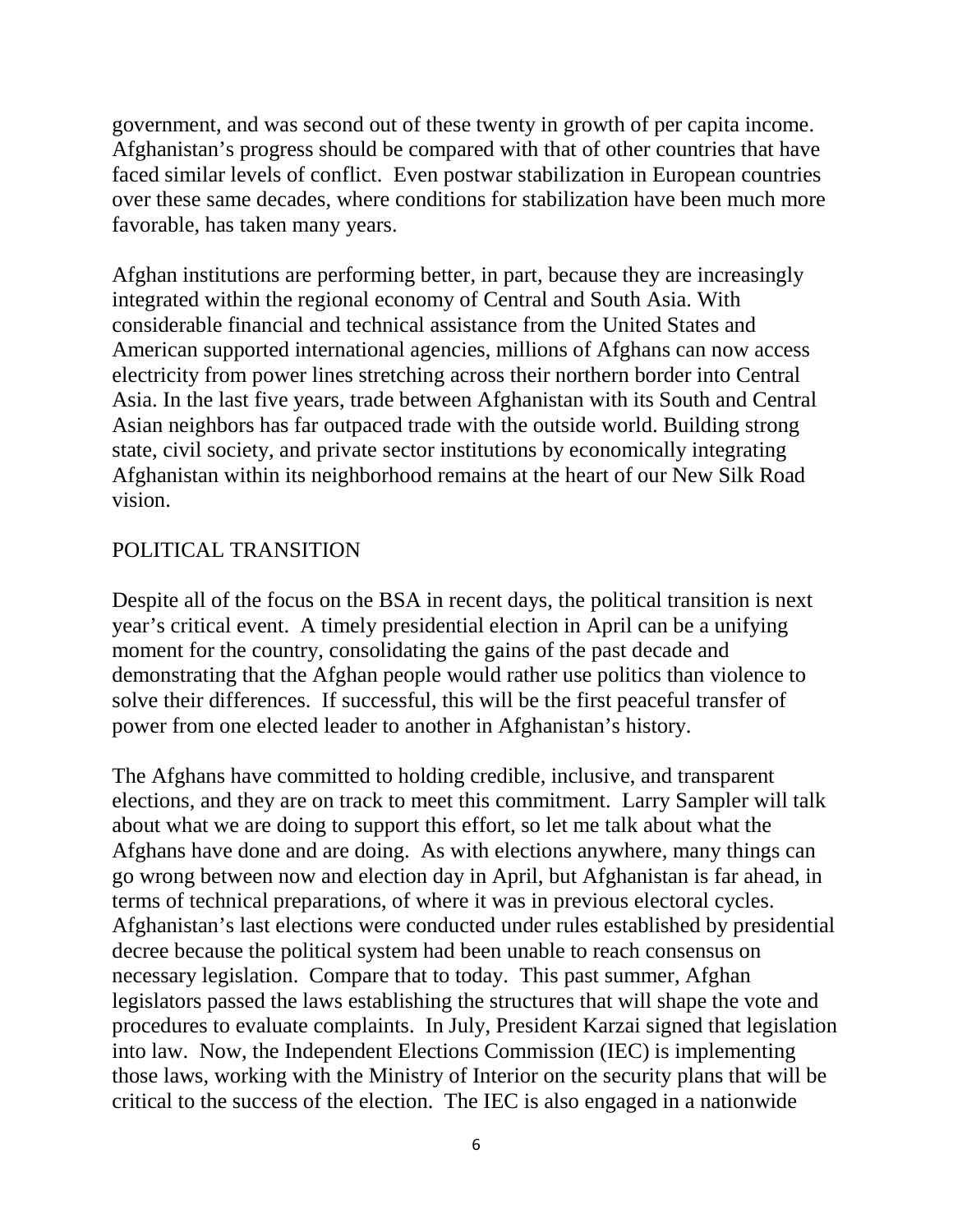voter registration "top up" program, which, thus far, has enrolled 3.1 million new voters of which 1 million are women. Although women's participation in the process still needs to improve, 3 of the prospective Vice Presidents are women, as are over 300 (11%) of the provincial council candidates. Presidential candidates have registered and last month the IEC approved a final official list of 11 candidates. Official campaigning gets underway in February, when rallies, ads, and televised debates will take place.

We have made clear that, in the upcoming election, the United States will support the process, not any individual party or candidate. We will continue to assist Afghan electoral authorities, the Afghan government, parliament and civil society in their efforts to strengthen the electoral system and to minimize electoral fraud. While the Afghan government has taken encouraging steps to ensure security for poll workers, the Independent Election Commission and other elections-related workers, we will continue to monitor security trends as the elections near. Our military experts are also helping the Afghans with security planning. That said, ISAF planners have been surprised by the extremely limited number of requests from the Afghan security forces as they support IEC voter registration efforts in insecure areas of the country – what is, in effect, a dry run for the challenges they will need to handle during next April's vote.

Enduring stability will require reconciliation and we remain committed to supporting an Afghan peace process. Our objective has been, and continues to be, to promote and support a political process by which Afghans sit down with other Afghans to determine the future of their country. The outcomes of peace and reconciliation must be the Taliban and other insurgent groups breaking ties with al Qaeda, ending violence, and accepting Afghanistan's constitution, including its protections for women and minorities. Even as we remain committed to supporting a peace process, we do not plan to let up our fight against international terrorism in Afghanistan or our support to Afghan forces. Our military and diplomatic efforts continue to be mutually reinforcing.

I do not mean to present an overly rosy picture of Afghanistan's present or future. Many challenges remain. The Taliban continue to fight. Afghanistan remains one of the poorest countries in the world and the drawdown of international military forces will reduce economic growth. Afghans still need to put in place the physical infrastructure and legal framework to encourage long-term sustainable development and attract private investment. Corruption is a major problem – one the Afghan public is aware of and one the Afghan government promised to reduce as part of the Tokyo Mutual Accountability Framework. The narcotics trade is far